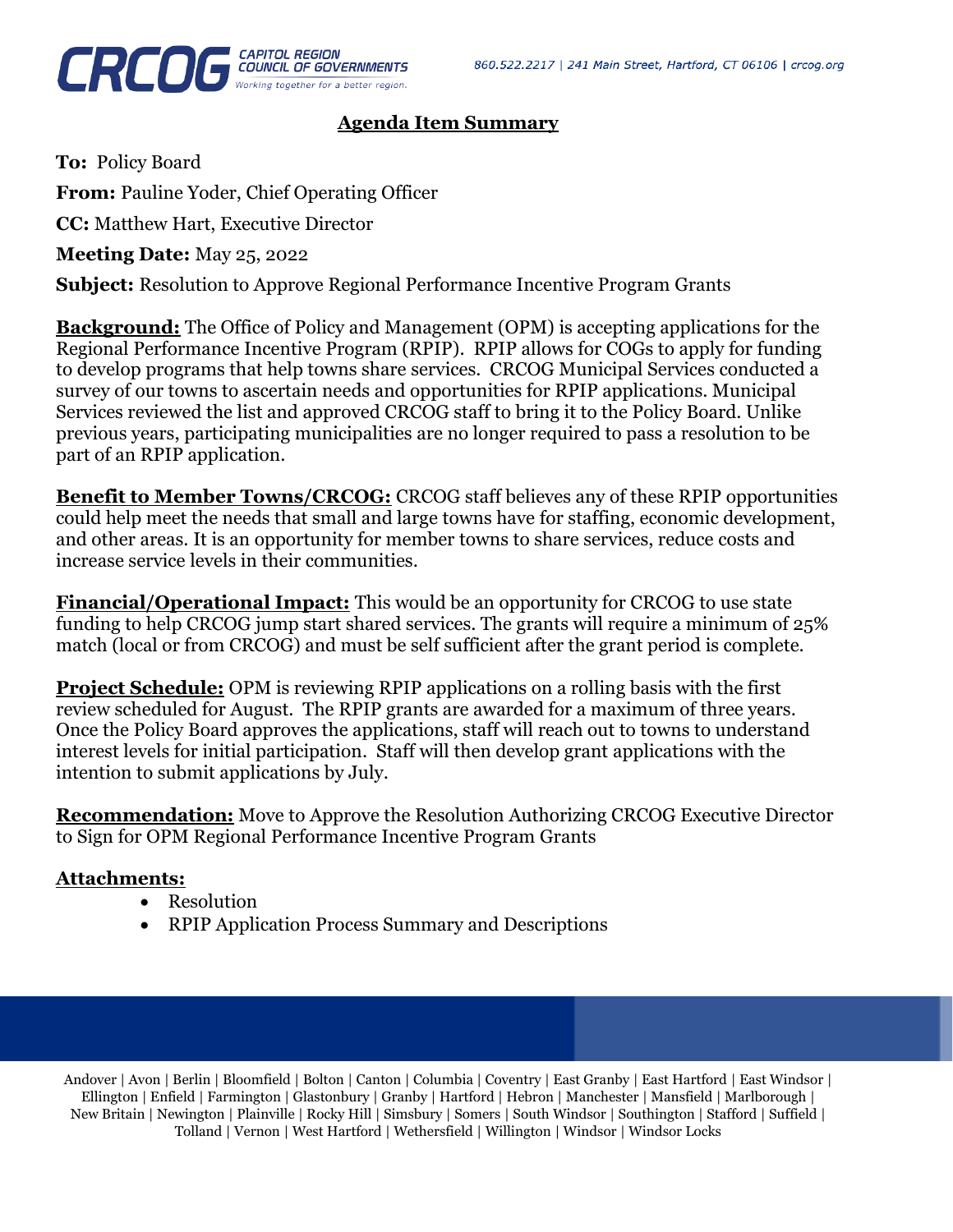# **Regional Performance Incentive Program (RPIP) Application Process Summary**

- Must be an existing service
- Rolling application process; first review scheduled for August 1, 2022
- Studies are not applicable to RPIP
- Towns do not need to pass a resolution, but CRCOG governing body must
- 25% minimum match requirement
- Must be self-sufficient after 3 years
- Although CRCOG can submit an unlimited number of applications, staff recommends submitting a three to four of the strongest applications with the most support.

# **CRCOG RPIP Application Process**

- CRCOG staff will reach out to towns for initial interest for the individual applications after the Policy Board meeting. Member towns should indicate interest by June 15th.
- Working with the participating towns, CRCOG staff will develop the application with target submission by end of July (ideally, July 15<sup>th</sup>). If any applications need further development, CRCOG staff may decide to submit after the August as part of OPM's rolling review process.
- OPM reviews initial submissions in early August
- Staff continues to develop additional RPIP applications, as needed.

## **CRCOG RPIP Application Descriptions**

Staff and MSC recommend applying for the following projects:

- Economic Vitality / Development (cost \$450,000 / \$150,000 per year)
- Region-Wide Inspection (\$750,000/\$250,000 per year)
- RPIP Shared Assessor (Cost: TBD, based on participating municipalities)
- RPIP: Regional Animal Control Facility (TBD, based on number of facilities and towns served)
- Regional Animal Control Officers (Cost: TBD, based on participating municipalities)

Additional details can be found below.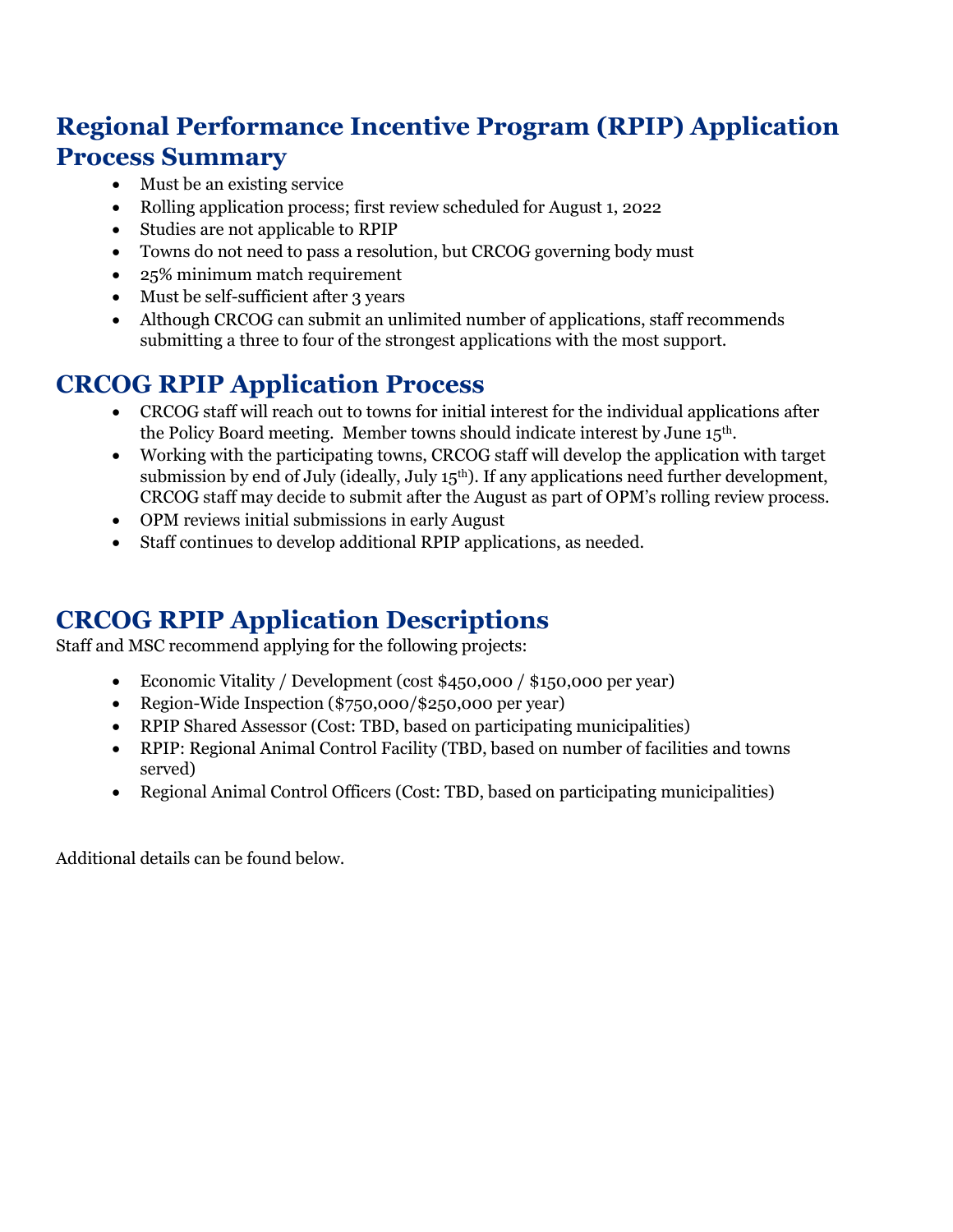# **RPIP: Economic Vitality / Development (Cost: \$450,000 / \$150,000 per year)**

Thirteen towns expressed an interest in economic development as an area of regional sharing and a potential area to pursue.

This application would hire a region wide economic development director/ consultant. Towns would purchase the ED services on an a la carte basis. Services would include:

- Project based analysis / assistance (time to be estimated by director/consultant on a project basis and municipality to pay a competitive hourly rate)
- Set number of weekly/monthly hours focused on the town's needs (e.g. 8 hours a month / 5 hours a week)
- Other specific services (?)
- Objective would be to be self-funded by towns purchases by year 3

### **RPIP Region-wide Inspection (\$750,000/\$250,000 per year)**

Many CRCOG towns are experiencing staffing shortages and open positions in various building, planning and other related inspection areas. This program would hire a Region-wide inspection director and administrative assistant based at CRCOG (employee or contractor) who would manage a team of part- or full-time shared officials in the following areas:

- Building Official
- Fire Marshal
- Code Enforcement Officer / Zoning Enforcement Officer
- Inland Wetlands Agent

CRCOG funds would support 25% of the RPIP match for the director. Municipalities would pay for the officials on a per diem basis (serving as additional match for RPIP grant purposes and paving the way for self-funding)

### **RPIP Shared Assessor (Cost: TBD, based on participating municipalities)**

(Staff estimates 175K for each shared assessor)

Many CRCOG towns are experiencing staffing shortages and open positions in Assessment. This program would hire Shared Assessor(s). Each Shared Regional Assessor shall: discover, list and value real estate, business personal property and motor vehicle in a uniform, equitable manner, conforming to local, State and Federal standards and mandates; conduct appraisals, evaluations and re-evaluations as required by law; maintain and update ownership, field cards, and mapping (GIS) records; administer State and local exemption programs; handle property appeals and claims; provide in-office coverage (as needed); administer ad valorem tax program, including compliance with tax laws; provide updates to and maintain online forms, records and permitting (permits) and provide other essential services as required.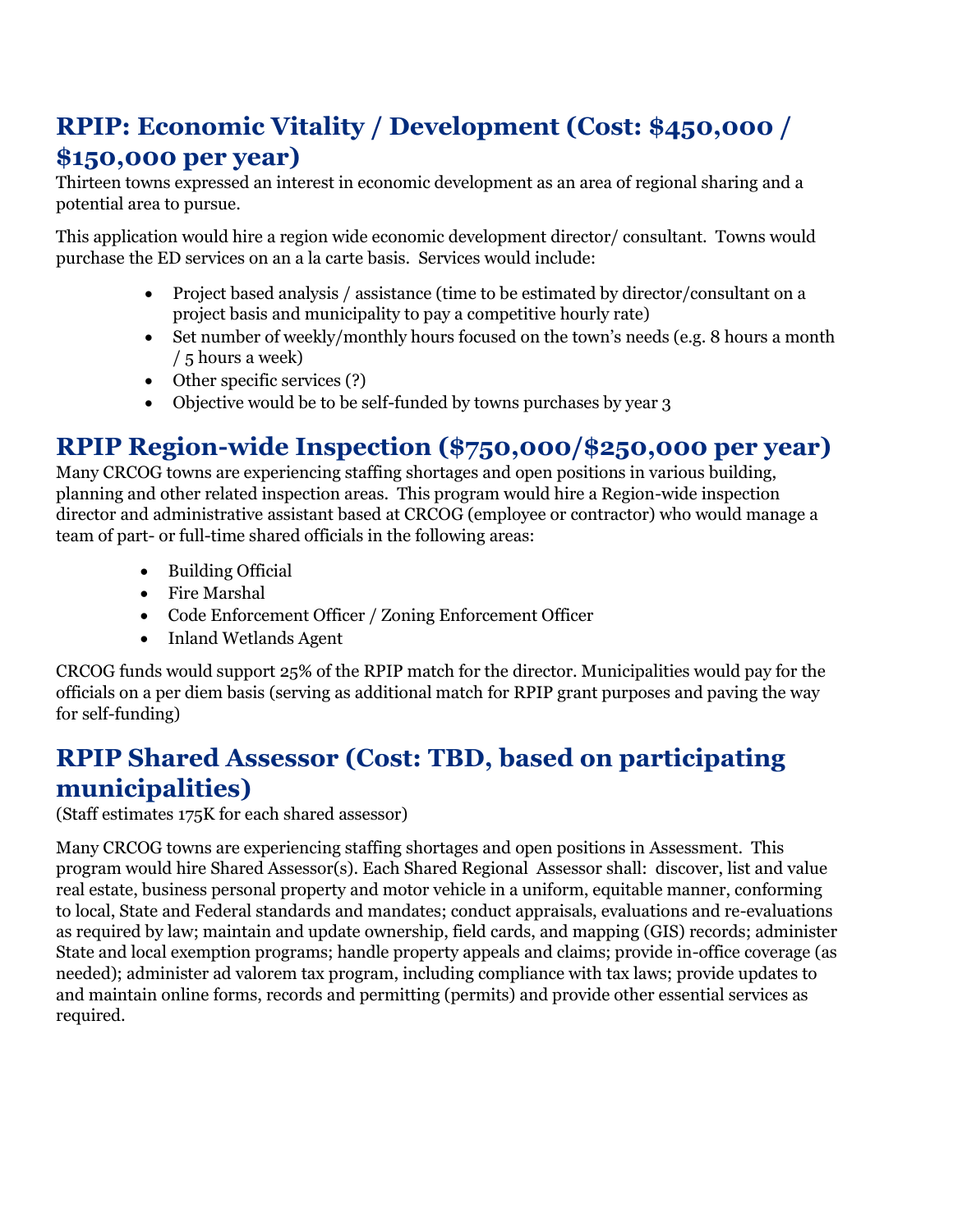#### **RPIP: Regional Animal Control Officers (Cost: TBD, based on participating municipalities)**

(Staff estimates 100K per ACO)

Eight towns expressed Animal Control as an area of interest. Municipalities would share the services of Animal Control Officer(s). Proposal would include the following:

- ACO would share vehicle(s)
- Municipalities to contribute 25% of costs in the 1st year, 50% in the second year and 75% in the third year and meet the objective of self-funding by the fourth year.
- Offer the opportunity for Regional ACOs to serve as per incident / per diem back-up for non-participating towns